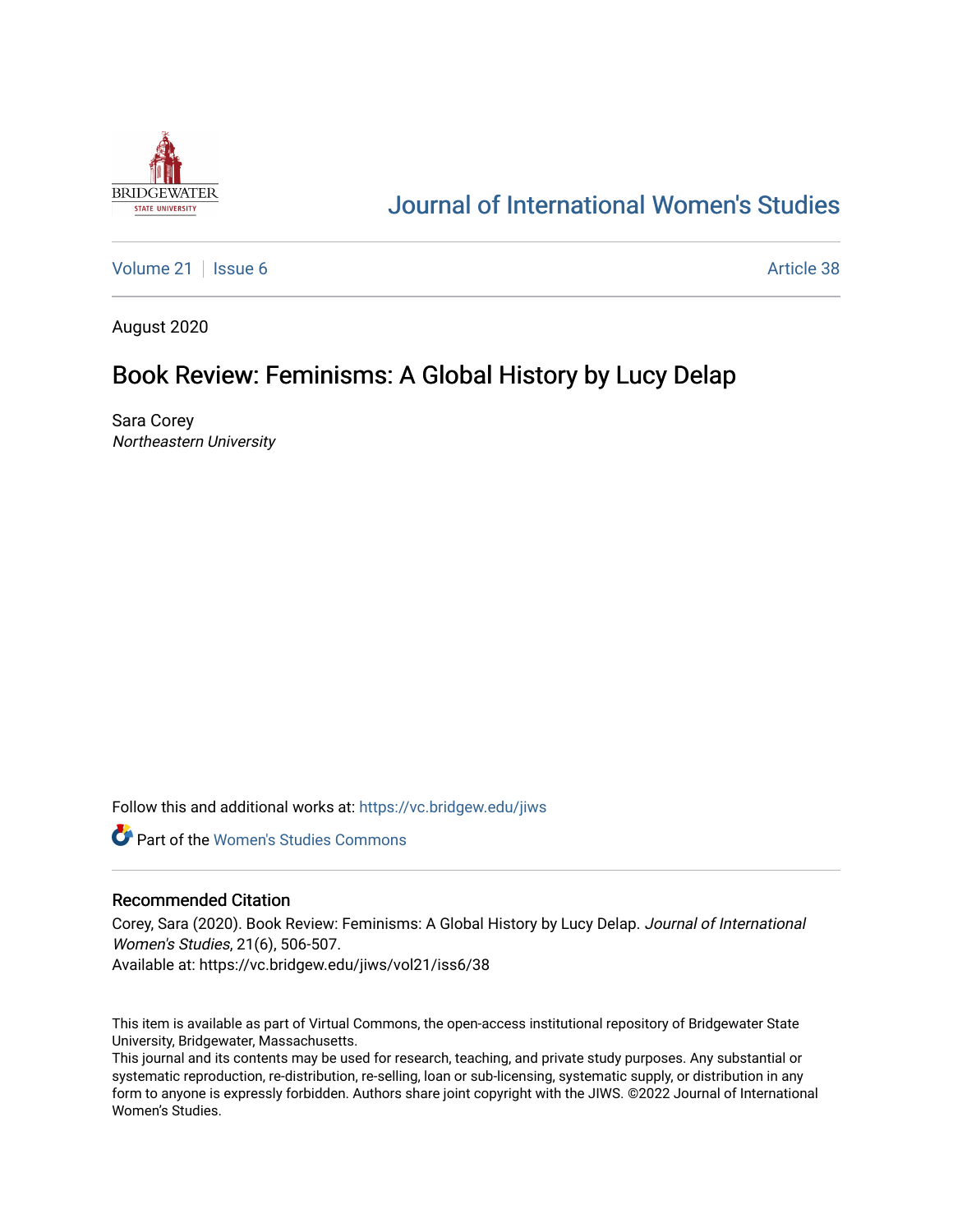#### Corey: Book Review: Feminisms: A Global History by Lucy Delap

This journal and its contents may be used for research, teaching and private study purposes. Any substantial or systematic reproduction, re-distribution, re-selling, loan or sub-licensing, systematic supply or distribution in any form to anyone is expressly forbidden. ©2020 Journal of International Women's Studies.

### *Feminisms: A Global History* **by Lucy Delap. 1**

## Reviewed by Sara Corey<sup>2</sup>

What is a feminist? What does feminism stand for? What are the goals of feminist theory? These questions do not have simple answers. The modern view of feminism is far from static. It is diverse and dynamic, changing and evolving with its responses to current events. Feminism, however, is not just one movement. It is a living global anthology of collective experiences, ideas and meanings of female freedoms and empowerment. However, feminism reflects social bias, promoting the experiences of some and neglecting or even marginalizing the influence of others

*Feminisms: A Global History* by Lucy Delap recognizes the feminists who were lost in the relaying of the history of the women's movement or who were prevented from joining it in the first place. As she notes, in some cases it was simply the origins of some feminists that excluded them. As a result, their ideas were rejected from the mainstream feminism that spurred protests, movements, and the adoption of symbols, including more recent activism, such as the Women's Marches and the donning of the 'pussy hat.' In her discussion, Delap is quick to assert that there has never been one theory of feminism. Instead, feminism has always been a mixture of ideas without a clear, universal mission.

Various backgrounds and experiences have shaped women's views of what feminism means. The feminist theory has, for this reason, manifested itself in different ways. Delap reminds us, however, that dominant voices of the movement have been traditionally those of educated, western, white women. That is not to say that the movement has not included women from other demographics and from around the world, but many female and male activists and their ideas have fallen through the cracks- whether that be because of imperialist legacies, cultural norms, or relations to other movements. For example, when British activist, Eleanor Rathbone, invented the idea of the 'Turk Complex,' she used orientalist vocabulary to describe how women perpetually suffered from subordination and male domination. She cited the harem, Hindu child brides, and clitoridectomies, and in so doing, she created a divide between the 'East' and 'West.' Moreover, she created an image of cultures outside of Europe and North America that made western feminists skeptical to the notion that women from the Middle East, Asia, and elsewhere could ever be feminists. Feminist thinkers, like Rathbone, essentially excluded people from joining the movement, limiting the perception of feminism to a western construction. Arguably, this has contributed to the stereotype of what defines as feminist. As a result, Delap contends the feminist movement, as understood in mainstream culture, is not fully representative of people around the world who consider themselves to be feminists.

Feminists have often argued about the presence of men within in the feminist movement. Some feminists, such as Charlotte Perkins Gilman believed that women should be fully autonomous from men yet supported the notion that men should serve as agents of change to promote the rights of women. Alexandra Kollontai averred that men were an integral part to

506

<sup>1</sup> Reviewed book citation: Delap, L. (2020). *Feminisms: A Global History*. Chicago, Illinois: University of Chicago Press, Chicago.

 $2$  Sara Corey is a fourth-year undergraduate at Northeastern University studying Political Science and International Affairs. Contact[: corey.sa@northeastern.edu.](mailto:corey.sa@northeastern.edu)